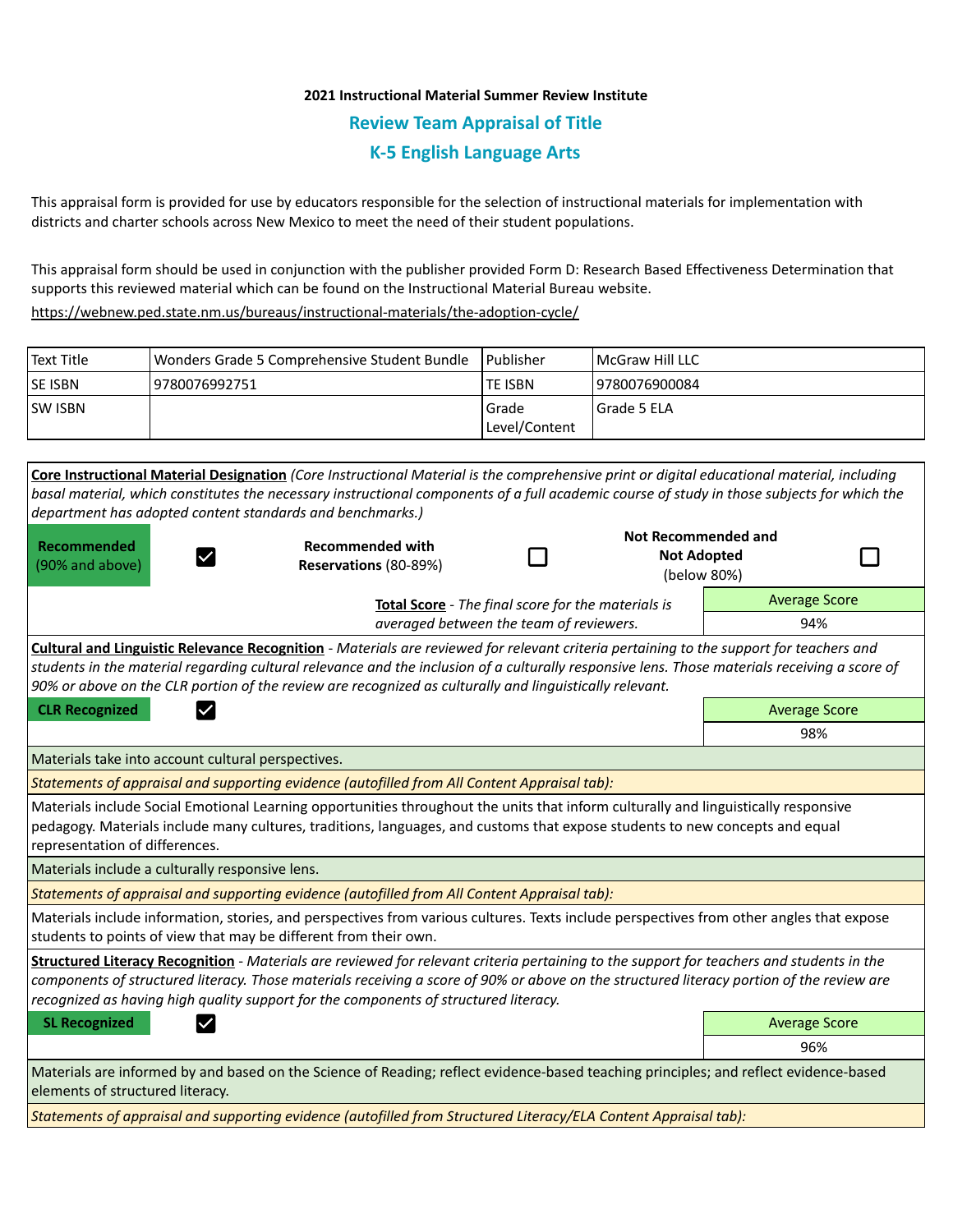As the curriculum progresses, skills taught to students progress from early skills to more advanced skills. Reading skills are taught explicitly as well as with small-group and individualized instruction. There is a focus on phonics, fluency and reading comprehension throughout the curriculum to ensure students are reading complex texts at their grade level.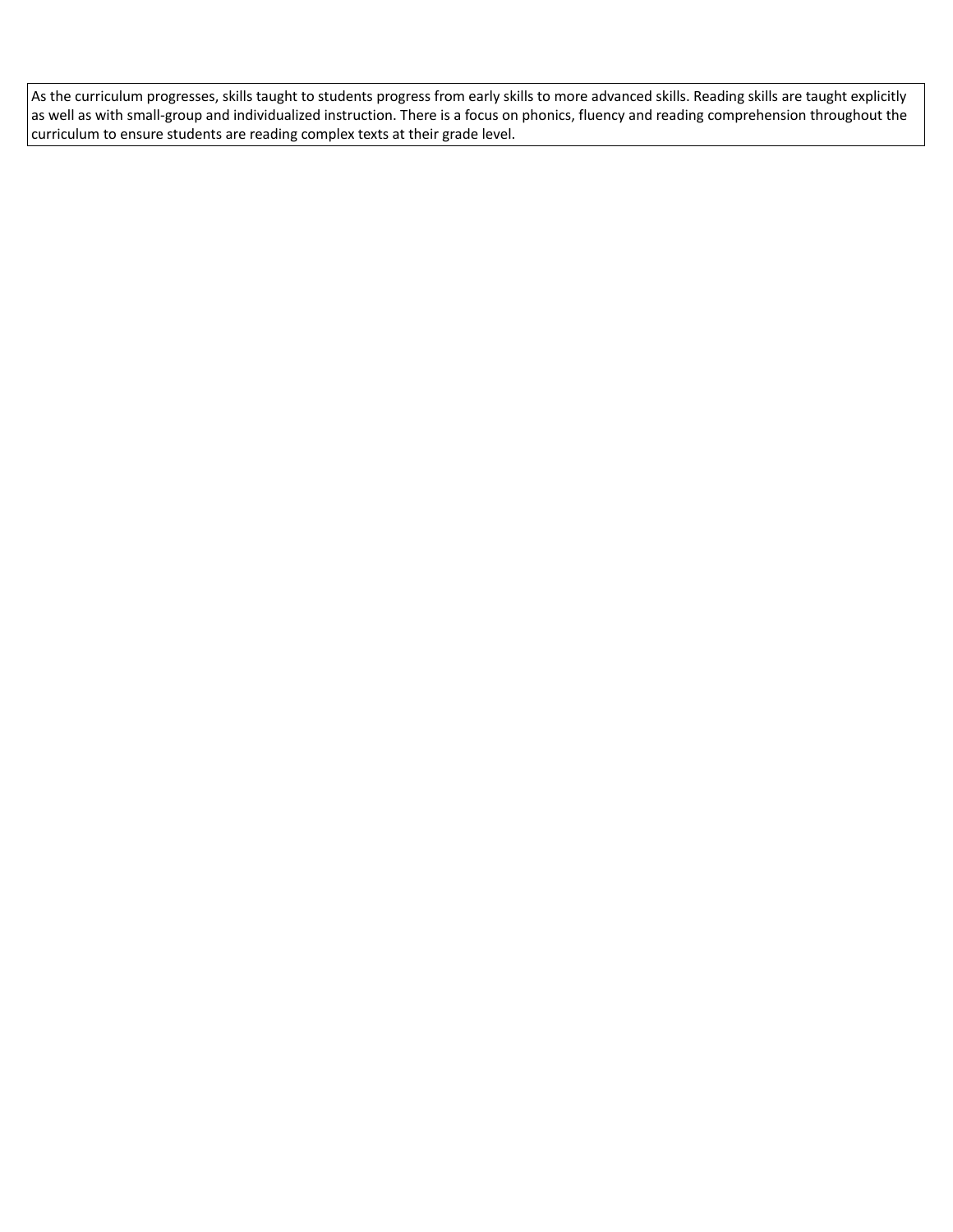**Standards Review** *- Materials are reviewed for alignment with the state adopted content standards, benchmarks and performance standards.*

Average Score

91%

Materials align with grade level ELA standards overall.

*Statements of appraisal and supporting evidence:* 

Materials align with the 5th grade ELA standards. At the beginning of each lesson, the objectives that will be addressed are presented clearly and consistently throughout all Teacher Editions. Standards are spiraled throughout the curriculum to ensure students' understanding and mastery of the content. Speaking and listening standards are incorporated into every genre study, as well as phonics, fluency and spelling lessons. Teachers will need to access supplemental materials to address the standards where students quote accurately from the text, contrast stories in the same genre, and use words that signal contrast, addition, and other logical relationships.

Materials align to reading standards.

*Statements of appraisal and supporting evidence:* 

The materials align with reading standards and present a diverse range of genres representing both literature and informational texts. Fluency, phonics and comprehension are routinely taught with scaffolding and differentiated instruction to help students at all levels achieve mastery of content.

Materials align to writing standards.

*Statements of appraisal and supporting evidence:* 

The materials align with grade level writing standards. The writing tasks have students focus on strategies such as annotation, research, and application of the writing process to support student mastery of grade level writing skills. Students use graphic organizers, digital tools, collaborative conversations, and creative thinking to write essays and presentations. Writing prompts include short term response to text as well as long term writing projects that take them through the writing process.

Materials align to speaking and listening standards.

*Statements of appraisal and supporting evidence:* 

Students create projects and presentation that help them develop presentation skills. They also focus on developing their skills as a listener when others are presenting information. Students routinely engage in collaborative conversations, class discussions, presentations, and peer conversations to practice and develop speaking and listening skills.

Materials align to language standards.

*Statements of appraisal and supporting evidence:* 

Students use many different word parts (affixes, root words, ect.) to help decipher the meaning of unknown words based on their word parts. Students integrate grade level appropriate vocabulary, language, and phrases into their speech and writing. Vocabulary and grammar lessons are embedded in every genre study to ensure practice and mastery of these skills. Spiral reviews are also included to give students the opportunity to practice previously learned skills.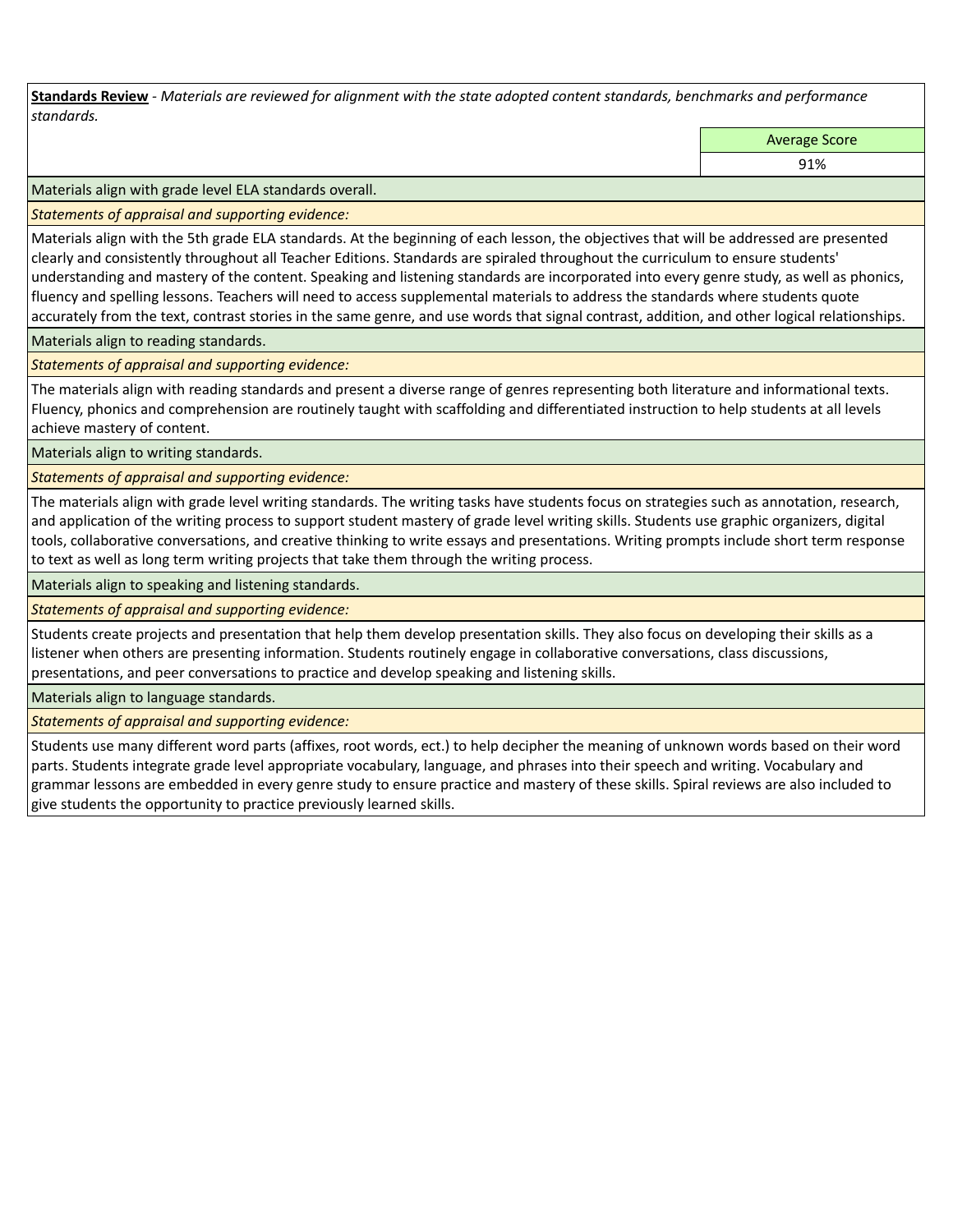**Structured Literacy Review** *- Materials are reviewed for relevant criteria pertaining to the support for teachers and students in the components of structured literacy.*

Average Score

96%

Materials are informed by and based on the Science of Reading; reflect evidence-based teaching principles; and reflect evidence-based elements of structured literacy.

*Statements of appraisal and supporting evidence:*

As the curriculum progresses, skills taught to students progress from early skills to more advanced skills. Reading skills are taught explicitly as well as with small-group and individualized instruction. There is a focus on phonics, fluency and reading comprehension throughout the curriculum to ensure students are reading complex texts at their grade level.

**ELA Content Review** *- Materials are reviewed for relevant criteria pertaining to the support for teachers and students in the specific content area reviewed.*

Average Score

100%

Materials provide sequential, cumulative instruction and practice opportunities for a full range of foundational skills.

*Statements of appraisal and supporting evidence:* 

Materials include informational and literature texts at various Lexile levels. Materials present a structured guide for teachers on how to present phonics and other foundational skills that include distributed practice that students come back to in successive lessons. In addition, teacher materials include lessons for differentiated small group instruction for students approaching level, on level, and beyond and includes scaffolding for English Language Learners.

Materials provide a selection and range of high-quality texts worthy of students' time and attention, exhibiting exceptional craft and thought and/or providing useful information.

*Statements of appraisal and supporting evidence:* 

Student materials include a literature anthology and a consumable Reading Writing Companion that contain rich informational and literature texts that have cross curricular applications for science and social studies. Students are provided choice in independent readings to increase their engagement and interest.

Questions in the materials are high-quality text-dependent and text-specific questions. The overwhelming majority of these questions are text-specific and draw student attention to the particulars in the text.

*Statements of appraisal and supporting evidence:* 

Materials include text-dependent questions that require students to go back to the text to support their answers. Questions are incorporated throughout the materials to see how students comprehend what they read and develop deeper understandings. The close reading routine provides teachers with text specific DOK questions aligned to the text to meet students at their level and to help build their knowledge to progress in their understanding.

Materials provide scaffolding and supports to enable students' learning of English language arts.

*Statements of appraisal and supporting evidence:* 

Materials include whole group instruction; small group instruction to include differentiated instruction strategies for students approaching level, on level, beyond level, and English Language Learners; and independent practice for comprehension. Materials incorporate the use of many graphic organizers to help students increase their vocabulary and word recognition skills.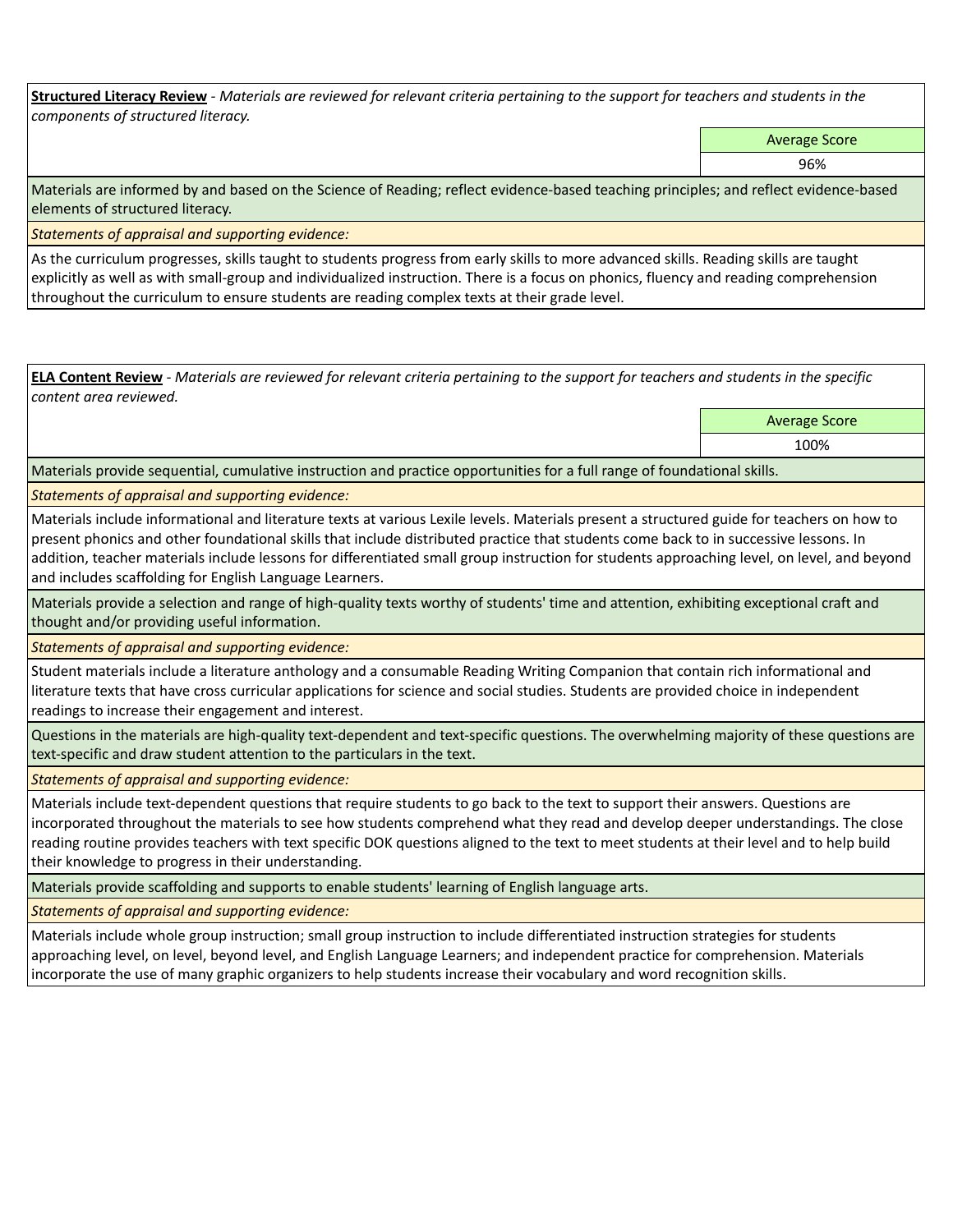**All Content Review** *- Materials are reviewed for relevant criteria pertaining to the support for teachers and students in the material regarding the progression of the standards, lesson structure, pacing, assessment, individual learners and cultural relevance.*

Average Score

97%

Materials are coherent and consistent with the standards that all students should study in order to be college and career ready.

*Statements of appraisal and supporting evidence:*

Materials contain opportunities for projects in which students convey information and use technology with real world applications. Students engage with informational text and literature at a fifth grade level through reading, conversations, and guided discussions.

Materials are well designed and take into account effective lesson structure and pacing.

*Statements of appraisal and supporting evidence:*

Materials contain a scope and sequence in the Teacher's Edition at the end of every unit that details the progression of standards being taught and genre focus, vocabulary, comprehension, phonics, fluency, and writing. Weekly lesson plans are provided to help teachers identify the activities that will be most beneficial for their students. Objectives are clearly presented in the same location of each lesson and there are informal assessments with next steps that align with the objectives.

Materials support teacher planning, learning, and understanding of the standards.

*Statements of appraisal and supporting evidence:*

Materials contain consistent routines, such as the close reading routine, response to reading routine, and writing routine, to support teachers and students. Teacher materials present what the students see in their text and integrate questions, prompts, and technology for listening to text.

Materials offer teachers resources and tools to collect ongoing data about student progress on the standards.

*Statements of appraisal and supporting evidence:*

Materials are embedded with multiple formative and summative assessments to include Check for Success, Student and Teacher Checklist, and Presentation Rubrics. Materials also include assessment options for English Language Learners, culturally and linguistically diverse students, and advanced students. Online assessments are available for teachers to assess their students using technology. Rubrics are available through the online materials that help teachers determine students' comprehension of the standards.

Materials support effective use of technology to enhance student learning.

*Statements of appraisal and supporting evidence:*

Materials integrate many opportunities for digital learning into the text, including multimedia presentations, tech tips, and reading digitally. In addition, students can be assessed through use of online virtual assessments.

Materials can be easily customized for individual learners.

*Statements of appraisal and supporting evidence:* 

Materials can be customized to meet the needs of English Language Learners, students at Approaching Level, On Level, and Beyond. Students make connections between their own personal experiences and what they are reading in the text. Whole group, small group and individualized independent instructional techniques and lessons are included.

Materials give all students extensive opportunities and support to explore key concepts.

*Statements of appraisal and supporting evidence:*

Materials provide differentiation strategies based on student level of understanding and opportunities for small group instruction. Students use research to problem solve complex answers and use creativity in the way they present their information.

Materials take into account cultural perspectives.

*Statements of appraisal and supporting evidence:*

Materials include Social Emotional Learning opportunities throughout the units that inform culturally and linguistically responsive pedagogy. Materials include many cultures, traditions, languages, and customs that expose students to new concepts and equal representation of differences.

Materials include a culturally responsive lens.

*Statements of appraisal and supporting evidence:*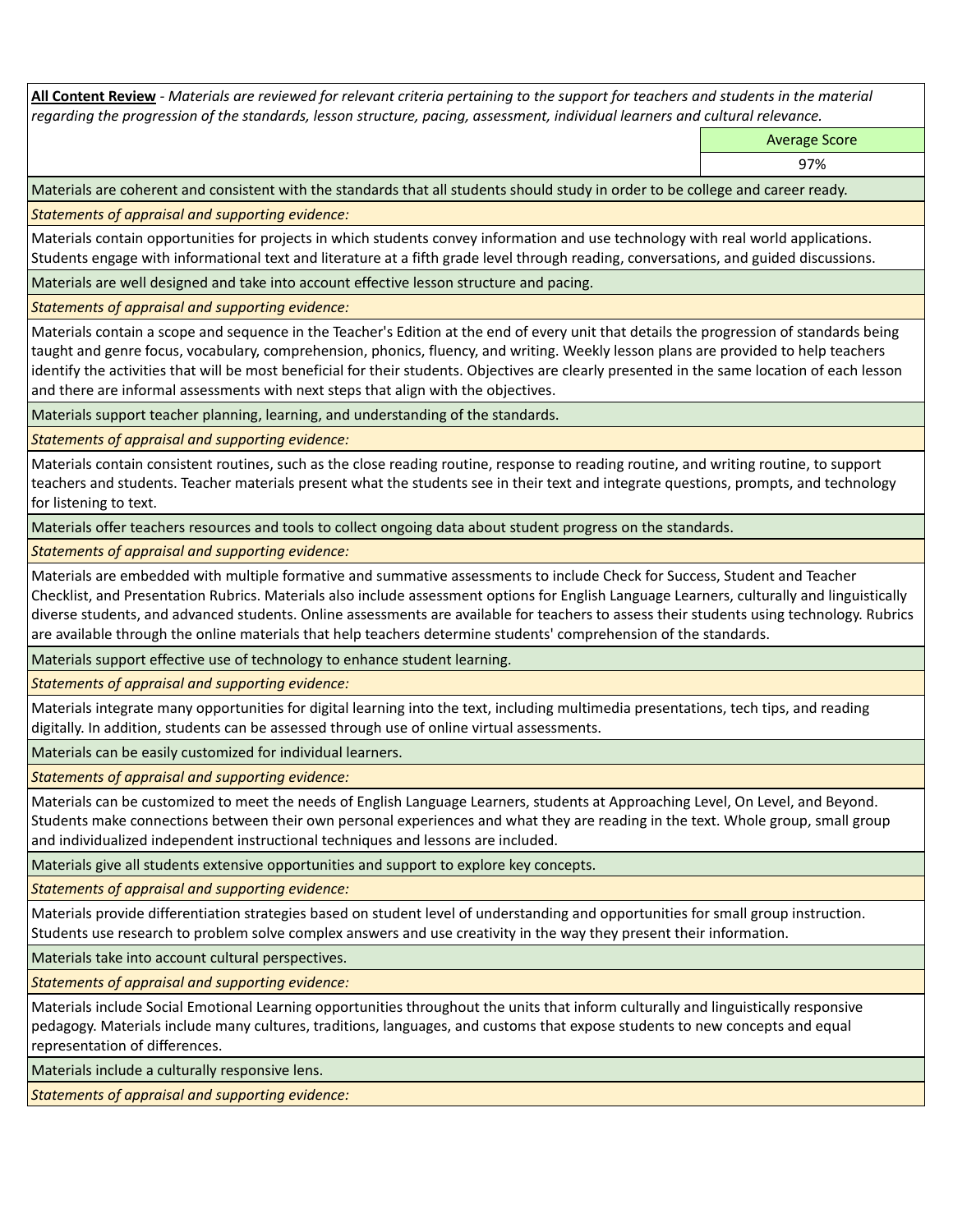Materials include information, stories, and perspectives from various cultures. Texts include perspectives from other angles that expose students to points of view that may be different from their own.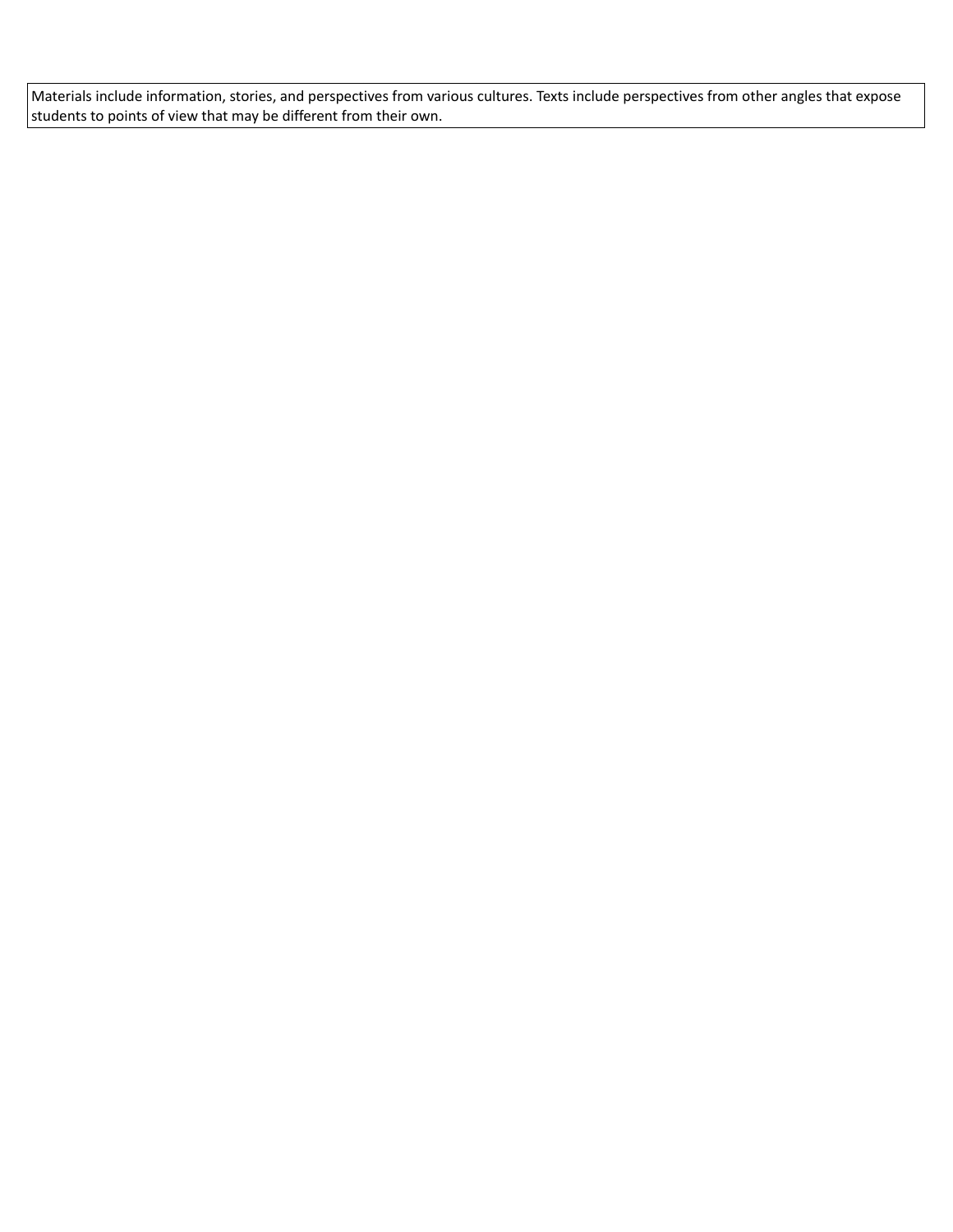**Reviewers' Professional Summation** *- These materials are reviewed by Level II and Level III educators from across New Mexico. The reviewers have brought their knowledge, experience and expertise into the review of these materials. They offer here their individual summary of the material as a whole.*

Reviewer #: 31

*Background and experience:*

Level III teacher with a TESOL endorsement with 6 years of experience in third and fourth grade. I am a National Board Certified Teacher, certified in the area of Middle child Generalist. In addition, I have worked with the state in their development of the New Mexico Instructional Scope (NMIS) as well as the NMIS 2.0 and I am currently serving as a NMIS Champion for the state.

#### *Professional summary of material:*

Wonders Grade 5 curriculum provides ample opportunities for students to engage with the grade 5 Common Core State Standards. The materials include a variety of print and digital materials to help meet the needs of all students in the classroom. The grade 5 curriculum is split into 6 separate units. Within each unit there are 3 genre studies in which students engage with different genres in both literature and informational texts. At the end of each unit there is a spiral review week where students show their progress toward mastery. Teacher editions include a detailed scope and sequence that is intentionally sequenced to provide a developmentally appropriate progression. In addition, there are suggested weekly lesson plans to help teachers break down the curriculum and choose the activities that would best benefit their class. Standards aligned objectives are available for every lesson. The range of texts is appropriate for fifth grade and include a Literature Anthology with anchor texts as well as three different Reading/Writing Companion consumable workbooks that include the shared reads for students. The texts are engaging and provide students with a wide variety of information in both literature and informational genre studies. Students engage in whole-group, small group and individual instruction that is differentiated to meet their needs. In addition, scaffolded support for English Language Learners is provided for each lesson. The Wonders fifth grade curriculum is engaging and aligned to standards and provides teachers and students with the materials and activities they need to be successful.

#### Reviewer #: 32

### *Background and experience:*

Level III teacher with 18 years of teaching experience in elementary education. Bachelor's degree in elementary education with endorsement in Bilingual Education, Gifted Education, TESOL. Master's degree in Guidance and Counseling: School Counseling and Licensed Professional Counseling. I have worked with the state in their development of the New Mexico Instructional Scope (NMIS).

## *Professional summary of material:*

Wonders Grade 5 curriculum provides materials that cover the CCSS standards across the ELA content standards to include literature; informational text; and foundational, writing, speaking, listening, and writing skills. Wonders is divided into six units with individual genre studies and has a detailed scope and sequence for teachers as well as weekly lessons that include the vocabulary, phonics, grammar, and spelling instruction pieces. There are small group lessons with differentiated instruction strategies in the teacher's edition for students approaching, on level, beyond, and English Language Learners. Students engage in whole group instruction, small group instruction, peer collaborations, and independent practice. Students are given opportunities to revisit and practice previously taught skills in the spiral review to ensure mastery of the content. There are routine short term and long term writing tasks in which students create essays, journal entries, and research based projects that they present to the class. Wonders also includes multiple checks for success, progress monitoring, summative and formative assessments, and informal and formal assessments. The student materials include a Literature Anthology and Reading/Writing Companion with a variety of both informational and literature texts. Students also have access to a digital platform that includes videos, games, online assessments, rubrics, leveled readers, a practice book, and Talk About It collaborative portal. Wonders has instructional activities for English Language Learners and focuses on culturally and linguistically responsive instruction.

Reviewer #: 33

*Background and experience:*

Level 2 teacher with 7 years of teaching experience in Elementary Education. Bachelor's degree in K-8 education with endorsements in ELA and TESOL.

*Professional summary of material:*